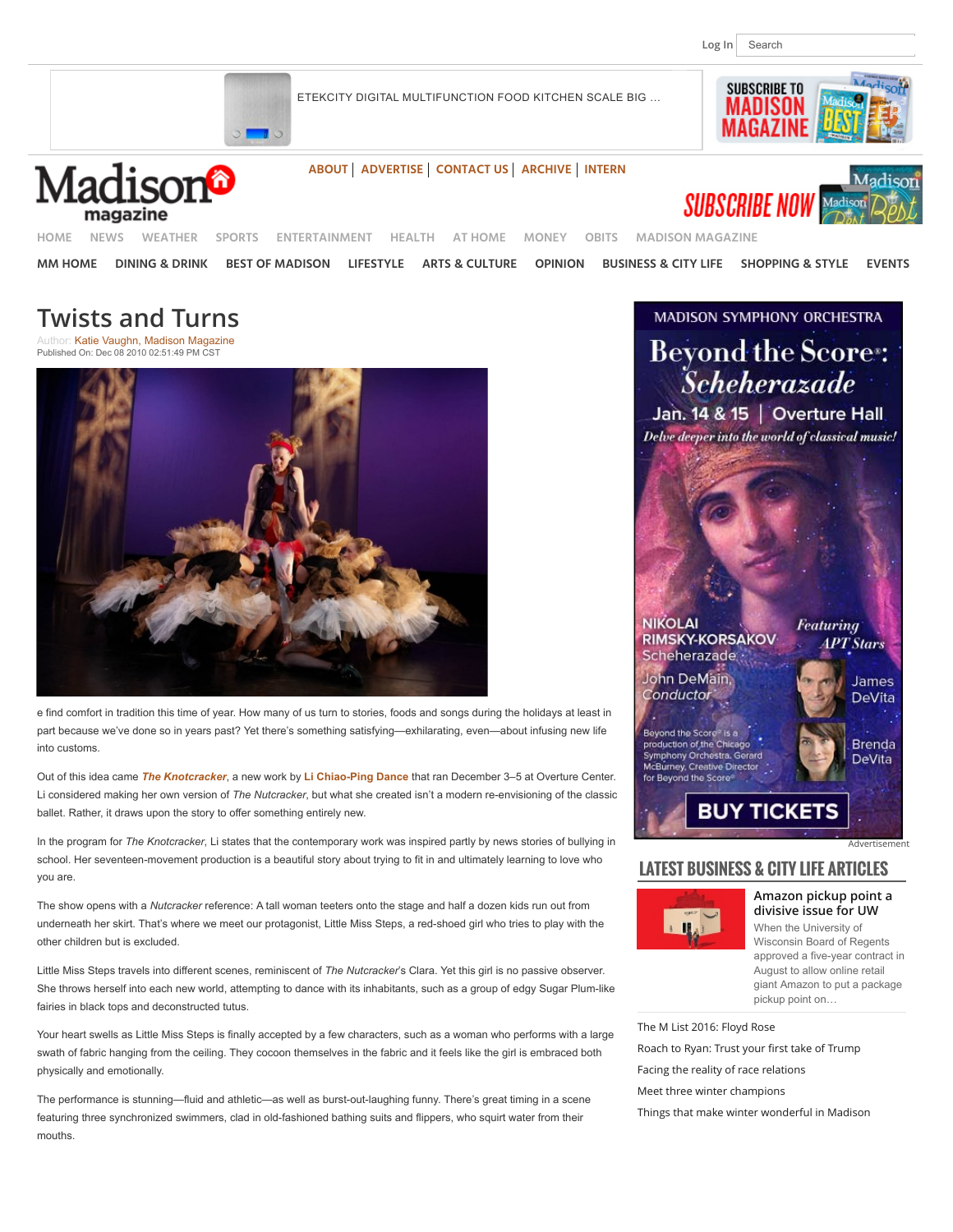And a fantastic satirical movement brings a mob of girls, all wearing white button-down shirts and black pants, running on stage with yoga mats. They create a frenzy of downward dogs and other poses carried out in rapid movements—set to "Flight of the Bumblebee," no less.

As Little Miss Steps moves through the show, she grows in age, with the older version of the girl played deftly by company member Liz Sexe. The character finds a mentor of sorts in Li, and you can't take your eyes off the two as they dance together. Near the end, the protagonist encounters a group of dancers and her movements begin to fit in with theirs. Soon, each young woman takes a turn dancing in the center of a circle, her strengths and personality coming out for the others to appreciate.

With this newfound confidence, Little Miss Steps is the only person brave enough to stand up to a beast, portrayed by a brilliant Chinese dragon. But soon she befriends him and other children begin gathering around to pet its giant head.

Overcoming setbacks, discovering oneself and using unique, personal gifts to improve life and connect—the story of the Knotcracker seems like a tradition more than worth keeping.

Find more information on Li Chiao-Ping Dance at [lichiaopingdance.org.](http://www.lichiaopingdance.org/)

*Photo courtesy of Li Chiao-Ping Dance; find other images on the company's [Facebook page](http://www.facebook.com/lcpdance).* 

*Copyright 2010 by [Madison Magazine.](mailto:c3knews@channel3000.com) All rights reserved. This material may not be published, broadcast, rewritten or redistributed.*

**UP NEXT // [Music Theater of Madison's 'Striking 12" production an unconventional holiday](http://www.channel3000.com/madison-magazine/arts-culture/music-theater-of-madisons-striking-12-production-an-unconventional-holiday-tribute/42740332) tribute**

## **[SPONSORED CONTENT](http://www.channel3000.com/madison-magazine/sponsored-content?prx_t=3kcCAVj0IA8M4LA&ntv_fr)**



**[What happens when landscaping blocks meet the bed of a](http://www.channel3000.com/madison-magazine/sponsored-content?prx_t=3kcCAVj0IA8M4LA&ntv_fr) pickup truck?**

**BY [CHEVROLET SILVERADO](http://www.channel3000.com/madison-magazine/sponsored-content?prx_t=3kcCAVj0IA8M4LA&ntv_fr)**

We compared the roll-formed, high-strength steel bed of the Chevy Silverado to the aluminum bed of the Ford F-150. See how they held up.

#### Comments

The views expressed are not those of this company or its affiliated companies. By posting your comments you agree to our Terms of Use.

#### 0 Comments



Add a comment...

#### [Facebook Comments Plugin](https://developers.facebook.com/docs/plugins/comments/)



[HOME](http://www.channel3000.com/) [About Us](http://www.channel3000.com/wisc-tv) [TVW](http://www.channel3000.com/tvw) [Madison Magazine](http://www.madisonmagazine.com/) [Mobile](http://www.channel3000.com/money/technology/mobile/4144) [Video](http://www.channel3000.com/news/video) [Slideshows](http://www.channel3000.com/slideshows) [Email Alerts](http://www.channel3000.com/Sign-Up-for-Email-Newsletters-Alerts/30009836) [Follow Us](http://www.channel3000.com/wisc-tv/interactive/96338)

[NEWS](http://www.channel3000.com/news) [Nation & World](http://www.channel3000.com/news/national-news) [Politics](http://www.channel3000.com/news/politics) [Crime](http://www.channel3000.com/news/crime) [Opinion](http://www.channel3000.com/news/opinion) [News 3 Investigates](http://www.channel3000.com/news/news3-investigates/19207824) [Scanner](http://www.channel3000.com/features/scanner) [Video](http://www.channel3000.com/news/video) [Talker Headlines](http://www.channel3000.com/news/irresistible) [News 3 Links](http://www.channel3000.com/news-3-links/8356232)

[WEATHER](http://www.channel3000.com/weather) [Forecast](http://www.channel3000.com/weather/7-day-forecast/local-forecast/23433506) [Radar Maps](http://www.channel3000.com/weather/weather-radar) [Radars](http://www.channel3000.com/weather/interactive-radar) [School Closings](http://www.channel3000.com/weather/closings) [Recreation](http://www.channel3000.com/sports/recreation)

[SPORTS](http://www.channel3000.com/sports) [Badgers](http://www.channel3000.com/sports/badgers) [Packers](http://www.channel3000.com/sports/packers) [Prep Sports](http://www.channel3000.com/sports/wiaa) [Brewers](http://sportsdata.channel3000.com/baseball/mlb-teams.aspx?page=/data/mlb/teams/team2976.html) [Bucks](http://sportsdata.channel3000.com/basketball/nba-teams.aspx?page=/data/nba/teams/team404011.html) [Scoreboard](http://www.channel3000.com/sports/scoreboard) [Recreation](http://www.channel3000.com/sports/recreation)

[ENTERTAINMENT](http://www.channel3000.com/entertainment) [Contests](http://www.channel3000.com/entertainment/contests) [Events](http://www.channel3000.com/madison-magazine/events) [Reviews](http://www.channel3000.com/entertainment/reviews) [Food & Recipes](http://www.channel3000.com/entertainment/food) [Dining Guide](http://www.channel3000.com/madison-magazine/dining-drink/dining-guide/30847520) [Watch CBS](http://www.channel3000.com/entertainment/cbs-video-player) [TV Shows](http://www.channel3000.com/entertainment/shows/27665516) [At The Movies](http://www.channel3000.com/entertainment/atthemovies) [Travel](http://www.channel3000.com/entertainment/travel)

Sort by **[Oldest](https://www.facebook.com/plugins/feedback.php?api_key=138069019570371&channel_url=http%3A%2F%2Fstaticxx.facebook.com%2Fconnect%2Fxd_arbiter%2Fr%2F_IDqWBiKXtV.js%3Fversion%3D42%23cb%3Df177605af8%26domain%3Dwww.channel3000.com%26origin%3Dhttp%253A%252F%252Fwww.channel3000.com%252Ff39b34d5%26relation%3Dparent.parent&href=http%3A%2F%2Fwww.channel3000.com%2Fmadison-magazine%2Farts-culture%2FTwists-and-Turns%2F30742252&locale=en_US&numposts=4&sdk=joey&version=v2.2&width=652#)** 

[HEALTH](http://www.channel3000.com/health)

[Time For Kids](http://www.channel3000.com/at-home/time-for-kids/19909288)

[MADISON MAGAZINE](http://www.channel3000.com/madison-magazine)

[Arts & Culture](http://www.channel3000.com/madison-magazine/arts-culture) [Best of Madison](http://www.channel3000.com/madison-magazine/best-of-madison) [Business & City Life](http://www.channel3000.com/madison-magazine/business-city-life) [Dining & Drink](http://www.channel3000.com/madison-magazine/dining-drink) [Events](http://www.channel3000.com/madison-magazine/events) [Lifestyle](http://www.channel3000.com/madison-magazine/home-lifestyle) [Shopping & Style](http://www.channel3000.com/madison-magazine/shopping-style) [Travel](http://www.channel3000.com/madison-magazine/travel)

## **LATEST DINING & DRINK ARTICLES**



 $\circledR$ 

**[Comfort food: 5 must](http://www.channel3000.com/madison-magazine/business-city-life/ward-off-the-chill-feed-the-soul/42510362)have Madison dishes** Ward off the chill and feed the soul on cold-weather evenings.

[Advertisement](http://www.channel3000.com/advertise)

[#WishListDish: Tom Kha at Ha Long Bay](http://www.channel3000.com/madison-magazine/dining-drink/wishlistdish-tom-kha-at-ha-long-bay/42740246) [5 food events this week: Dec. 12-18](http://www.channel3000.com/madison-magazine/dining-drink/5-food-events-thi/42767538) [2016 Whisk recipes in Madison Magazine](http://www.channel3000.com/madison-magazine/dining-drink/2016-whisk-recipes-in-madison-magazine/42769352) [A tavern with history: O](http://www.channel3000.com/madison-magazine/dining-drink/A-tavern-with-history-Off-Broadway-Drafthouse/42488726)ff Broadway Drafthouse [6 dining & drink events this week: Dec. 5-11](http://www.channel3000.com/madison-magazine/dining-drink/6-dining-drink-events-this-week-dec-511/42693400)